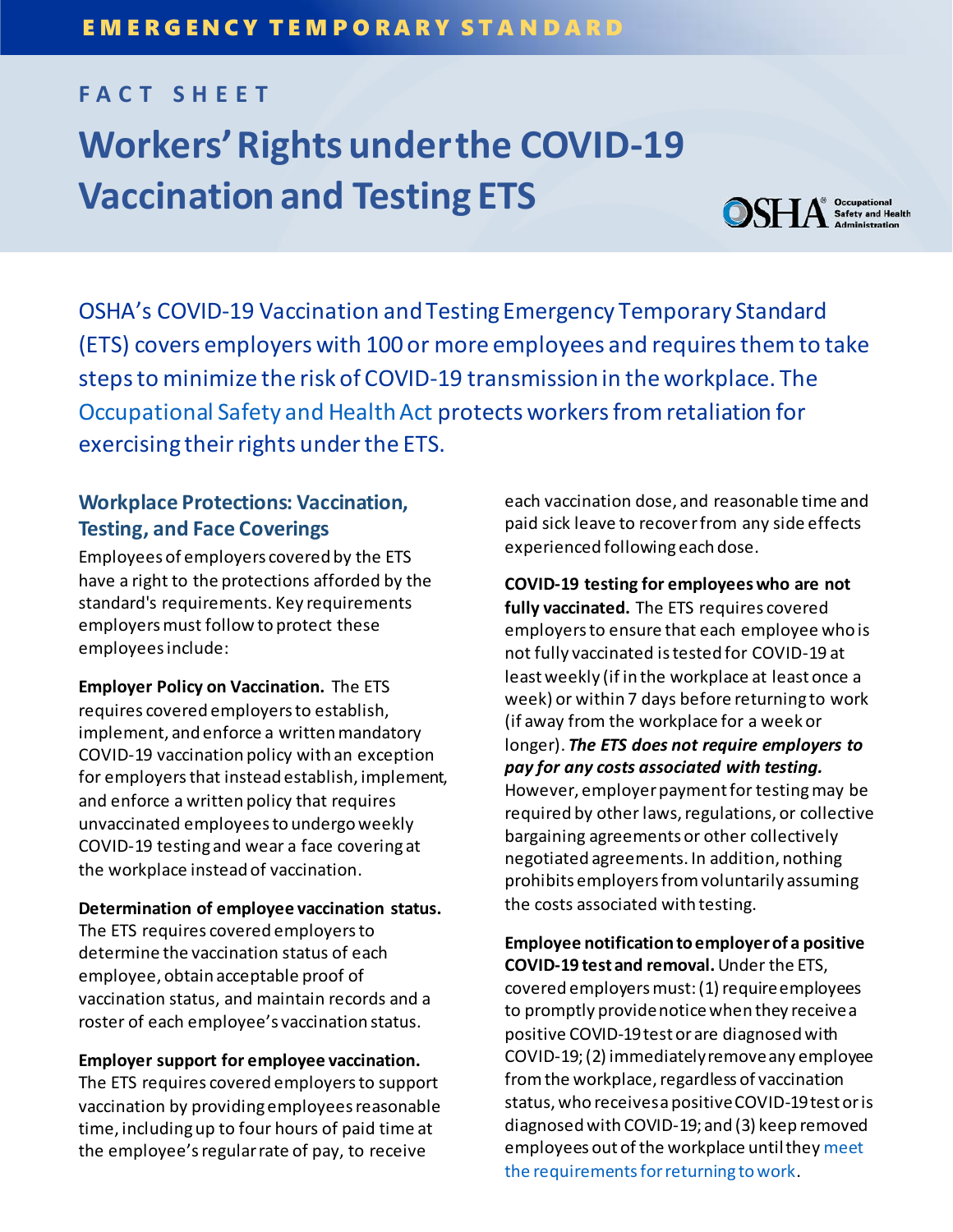**Face coverings.** The ETS requires covered employers to ensure that each employee who is not fully vaccinated wears a face covering when indoors or when occupying a vehicle with another person for work purposes, except in certain limited circumstances. Employers must not prevent any employee, regardless of vaccination status, from voluntarily wearing a face covering unless it creates a serious workplace hazard (e.g., interfering with the safe operation of equipment).

**Information provided to employees.** The ETS requires covered employers to provide employees with the following in a language and at a literacy level the employees understand: (1) information about the requirements of the ETS and workplace policies and procedures established to implement the ETS; (2) the CDC document "[Key Things to Know About COVID-19](https://www.cdc.gov/coronavirus/2019-ncov/vaccines/keythingstoknow.html)  [Vaccines](https://www.cdc.gov/coronavirus/2019-ncov/vaccines/keythingstoknow.html)"; (3) information about protections against retaliation and discrimination; and (4) information about laws that provide for criminal penalties for knowingly supplying false statements or documentation.

#### **Reporting COVID-19 fatalities and**

**hospitalizations to OSHA.** The ETS requires covered employers to report work-related COVID-19 fatalities to OSHA within 8 hours and work-related COVID-19 in-patient hospitalizations within 24 hours of the employer learning about the incident.

**Availability of records**. The ETS requires covered employers to make available for examination and copying an individual's COVID-19 vaccine documentation and any COVID-19 test results to that employee and to anyone having written authorized consent of that employee. Covered employers are also required to make available to an employee, or an employee representative, the aggregate

l

number of fully vaccinated employees at a workplace along with the total number of employees at that workplace.

#### **Protection from Retaliation**

The Occupational Safety and Health Act (OSH Act) prohibits retaliation against employees for exercising their rights guaranteed under the Act, including filing an occupational safety or health complaint, reporting a work-related injury or illness, or otherwise exercising any rights afforded by the OSH Act.

## **Who Is Protected by the OSH Act?**

The OSH Act's prohibition on retaliation (Section 11(c)) protects private sector workers, it does not cover employees of the U.S. government or State or local government employees.<sup>1</sup> However, it does cover U.S. Postal Service employees.

## **What Activities Are Protected under theOSH Act?**

A person may not discharge or in any manner retaliate against an employee because the employee exercised any right under the OSH Act. Here are some examples of COVID-19 related activities that are protected:

- Requesting paid time for a COVID-19 vaccination or paid time off for vaccine side effects, when paid time off is required by the ETS.
- Requesting personal protective equipment which the employee reasonably believes is required by an OSHA standard.
- Wearing personal protective equipment required or permitted by an OSHA standard.
- Reporting a COVID-19 infection or exposure to COVID-19 to an employer or OSHA.
- Reporting an unsafe condition to an employer or OSHA.

<sup>1</sup> Federal employees are protected from retaliation for occupational safety or health activity under procedures established by their agencies pursuant to Executive Order 12196. See 29 CFR 1960.46-47. They are also protected from retaliation for whistleblowing under the Whistleblower Protection Act. For more information visi[t www.osc.gov.](https://www.osc.gov) Similar protections are provided by State laws in States operating OSHA-approved State Plans. For more information about OSHA State Plans, see [www.osha.gov/stateplans.](https://www.osha.gov/stateplans)